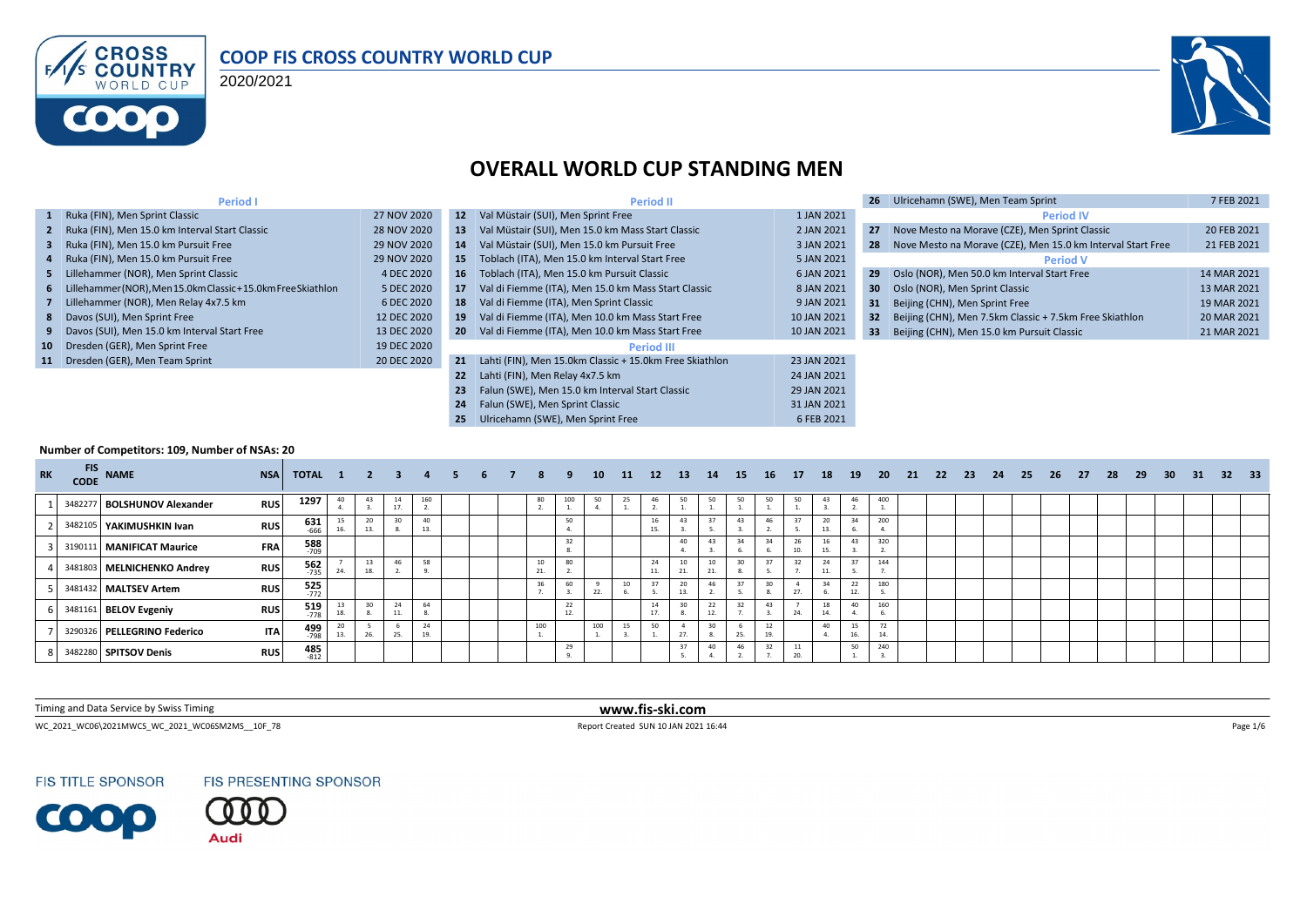

#### **COOP FIS CROSS COUNTRY WORLD CUP**





#### **OVERALL WORLD CUP STANDING MEN**

| <b>RK</b> | FIS NAME                         | <b>NSA</b> | TOTAL 1                          |                                          | -2                    |           |                       |  |            |                      | 10        | 11       | 12 <sup>2</sup>    | -13                  | <b>14</b>             | 15                    | -16                   | 17                    | -18                   | 19                    | -20        | -21 | 22 | -23- | -24 | -25 | -26 | -27 | -28 | 29 | -30 | -31 | 32 <sub>2</sub> | - 33 |
|-----------|----------------------------------|------------|----------------------------------|------------------------------------------|-----------------------|-----------|-----------------------|--|------------|----------------------|-----------|----------|--------------------|----------------------|-----------------------|-----------------------|-----------------------|-----------------------|-----------------------|-----------------------|------------|-----|----|------|-----|-----|-----|-----|-----|----|-----|-----|-----------------|------|
| q         | 3482119 CHERVOTKIN Alexey        | <b>RUS</b> | $363$ <sub>-934</sub>            |                                          | $\frac{46}{2}$        | 13<br>18. | 72<br>7.              |  |            | 26<br>10.            |           |          |                    |                      |                       | 40<br>4.              | 40<br>4.              | 43<br>3.              | $\frac{11}{20}$       | 16<br>15.             | 56<br>17.  |     |    |      |     |     |     |     |     |    |     |     |                 |      |
| 10        | 3510023 COLOGNA Dario            | SUI        | 321<br>$-976$                    |                                          | $\overline{2}$<br>29. |           | $\overline{2}$<br>30. |  | - 9<br>22. | 18<br>14.            |           |          | 18<br>14.          | 46<br>2.             | 34<br>6.              | 13<br>18.             | 14<br>17.             | 22<br>12.             | <sup>1</sup><br>30.   | 14<br>17.             | 128<br>8.  |     |    |      |     |     |     |     |     |    |     |     |                 |      |
| 11        | 3290379 de FABIANI Francesco     | <b>ITA</b> | 305<br>$-992$                    |                                          | 22<br>12.             |           | 22<br>20.             |  | 22<br>12.  | 45<br>-5.            |           | 15<br>3. | 9<br>22.           | 24.                  | 15<br>16.             | 9<br>22.              | 15<br>16.             | 46<br>2.              | 14<br>17.             |                       | 64<br>15.  |     |    |      |     |     |     |     |     |    |     |     |                 |      |
| 12        | 3481988 SEMIKOV Ilia             | <b>RUS</b> | 302<br>$-995$                    | $\overline{\mathbf{3}}$<br>28.           | 32<br>7.              |           | 20<br>21.             |  |            |                      |           |          |                    | 32<br>$\overline{7}$ | $\overline{7}$<br>24. | -8<br>23.             | 28<br>$\mathbf{q}$    | 40<br>4.              | 26<br>10.             | 10<br>21.             | 96<br>11.  |     |    |      |     |     |     |     |     |    |     |     |                 |      |
| 13        | 3422819 KLAEBO Johannes Hoesflot | <b>NOR</b> | $296 \atop 1001$                 | 46<br>$\overline{2}$                     | 50                    |           | 200                   |  |            |                      |           |          |                    |                      |                       |                       |                       |                       |                       |                       |            |     |    |      |     |     |     |     |     |    |     |     |                 |      |
| 14        | 3190302 PARISSE Clement          | FRA        | $282 - 1015$                     |                                          |                       |           |                       |  |            | 36<br>7 <sub>1</sub> |           |          |                    | 26<br>10.            | 32<br>7.              | 15<br>16.             | 22<br>12.             | 9<br>22.              |                       | 26<br>10.             | 116<br>9.  |     |    |      |     |     |     |     |     |    |     |     |                 |      |
| 15        | 3190529 LAPALUS Hugo             | FRA        | 269<br>$-1028$                   |                                          | 8<br>23.              |           |                       |  |            | 20<br>13.            |           |          |                    | 15<br>16.            | 24<br>11.             | 28<br>9.              | 24<br>11.             | 14<br>17.             |                       | 32<br>7 <sub>1</sub>  | 104<br>10. |     |    |      |     |     |     |     |     |    |     |     |                 |      |
| 16        | 3220016 YOUNG Andrew             | <b>GBR</b> | $261$<br>$-1036$                 | $\begin{array}{c} 12 \\ 19. \end{array}$ | 15<br>16.             | 37<br>5.  | 36<br>14.             |  | 60<br>3.   | 16<br>15.            | 80<br>2.  | 5<br>11. |                    |                      |                       |                       |                       |                       |                       |                       |            |     |    |      |     |     |     |     |     |    |     |     |                 |      |
| 17        | 3481163 RETIVYKH Gleb            | <b>RUS</b> | 258<br>$-1039$                   | $\frac{32}{7}$                           |                       |           |                       |  | 50<br>4.   |                      | 60<br>3.  | 25<br>1. | 40<br>$\mathbf{A}$ |                      |                       |                       |                       |                       | 46<br>2.              |                       | 5<br>46.   |     |    |      |     |     |     |     |     |    |     |     |                 |      |
| 18        | 3220002 MUSGRAVE Andrew          | <b>GBR</b> | $249$<br>$1048$                  | 25.                                      | 34<br>6.              | 28<br>9.  | 80<br>6.              |  |            | 40<br>6.             |           |          | 10<br>21.          | 22<br>12.            | 11<br>20.             | 14<br>17.             | $\overline{4}$<br>27. |                       |                       |                       |            |     |    |      |     |     |     |     |     |    |     |     |                 |      |
| 19        | 3200205 BOEGL Lucas              | <b>GER</b> | 235<br>$-1062$                   |                                          | $\overline{4}$<br>27. | 20<br>13. | 12<br>25.             |  |            | 8<br>23.             |           |          |                    | 12<br>19.            | 14<br>17.             | 20<br>13.             | 26<br>10.             | $\overline{1}$<br>30. |                       | 30<br>8.              | 88<br>12.  |     |    |      |     |     |     |     |     |    |     |     |                 |      |
| 20        | 3501255 SVENSSON Oskar           | <b>SWE</b> | 233<br>$-1064$                   | $\begin{array}{c} 16 \\ 15. \end{array}$ |                       |           |                       |  |            |                      |           |          | 26<br>10.          | 34                   | 23.                   | 12<br>19.             | 11<br>20.             | 16<br>15.             | 50<br>1.              |                       | 60<br>16.  |     |    |      |     |     |     |     |     |    |     |     |                 |      |
| 21        | 3421320 IVERSEN Emil             | <b>NOR</b> | $\overline{219}$ <sub>1078</sub> | 43<br>3.                                 | 40<br>$\mathbf{A}$    | 16<br>15. | 120<br>3.             |  |            |                      |           |          |                    |                      |                       |                       |                       |                       |                       |                       |            |     |    |      |     |     |     |     |     |    |     |     |                 |      |
| 22        | 3482806   TERENTEV Alexander     | <b>RUS</b> | $184 - 1113$                     |                                          |                       |           |                       |  | 26<br>10.  |                      | 24<br>11. | 10<br>6. | 30<br>8.           | $\mathbf{1}$<br>30.  | - 5<br>26.            | 16<br>15.             | 18<br>14.             |                       | 28<br>$\alpha$        | $\overline{2}$<br>29. | 24<br>25.  |     |    |      |     |     |     |     |     |    |     |     |                 |      |
| 23        | 3200376 NOTZ Florian             | GER        | 177<br>$-1120$                   |                                          |                       | 34<br>6.  |                       |  |            | 24<br>11.            |           |          |                    |                      | <sup>1</sup><br>30.   | 24<br>11.             | 20<br>13.             | 20<br>13.             |                       | 6<br>25.              | 48<br>19.  |     |    |      |     |     |     |     |     |    |     |     |                 |      |
| 24        | 3420586 HOLUND Hans Christer     | <b>NOR</b> | 176<br>$-1121$                   |                                          | 26<br>10.             | 50<br>1.  | 100<br>$\mathbf{A}$   |  |            |                      |           |          |                    |                      |                       |                       |                       |                       |                       |                       |            |     |    |      |     |     |     |     |     |    |     |     |                 |      |
| 25        | 3190268 BACKSCHEIDER Adrien      | <b>FRA</b> | 167<br>$-1130$                   |                                          |                       |           |                       |  |            | $\mathbf{1}$<br>30.  |           |          |                    | 16<br>15.            | 26<br>10.             | $\overline{1}$<br>30. | 2<br>29.              | 13<br>18.             |                       | 28<br>9.              | 80<br>13.  |     |    |      |     |     |     |     |     |    |     |     |                 |      |
| 26        | 3190345 JOUVE Richard            | <b>FRA</b> | 165<br>$-1132$                   |                                          |                       |           |                       |  | 45<br>5.   |                      | 32<br>8.  | 20<br>2. | 43<br>$\mathbf{3}$ |                      | 18<br>14.             |                       |                       |                       | $\overline{2}$<br>29. |                       | -5<br>45.  |     |    |      |     |     |     |     |     |    |     |     |                 |      |
| 27        | 3530882 SCHUMACHER Gus           | <b>USA</b> | 148<br>$-1149$                   |                                          |                       | 7<br>24.  |                       |  | 6<br>25.   |                      |           |          |                    |                      |                       | 18<br>14.             | 16<br>15.             | 30<br>8.              | $\overline{7}$<br>24. | 12<br>19.             | 52<br>18.  |     |    |      |     |     |     |     |     |    |     |     |                 |      |
| 28        | 3180535 NISKANEN livo            | <b>FIN</b> | 147<br>$-1150$                   | 5<br>26.                                 | 37<br>5.              | 15<br>16. | 90<br>5.              |  |            |                      |           |          |                    |                      |                       |                       |                       |                       |                       |                       |            |     |    |      |     |     |     |     |     |    |     |     |                 |      |
| 29        | 3180508 HAKOLA Ristomatti        | <b>FIN</b> | $128$<br>-1169                   | 30<br>8.                                 | 24<br>11.             | 22<br>12. | 52<br>10.             |  |            |                      |           |          |                    |                      |                       |                       |                       |                       |                       |                       |            |     |    |      |     |     |     |     |     |    |     |     |                 |      |

Timing and Data Service by Swiss Timing **www.fis-ski.com**

WC\_2021\_WC06\2021MWCS\_WC\_2021\_WC06SM2MS\_\_10F\_78 Report Created SUN 10 JAN 2021 16:44 Page 2/6

**FIS TITLE SPONSOR** 



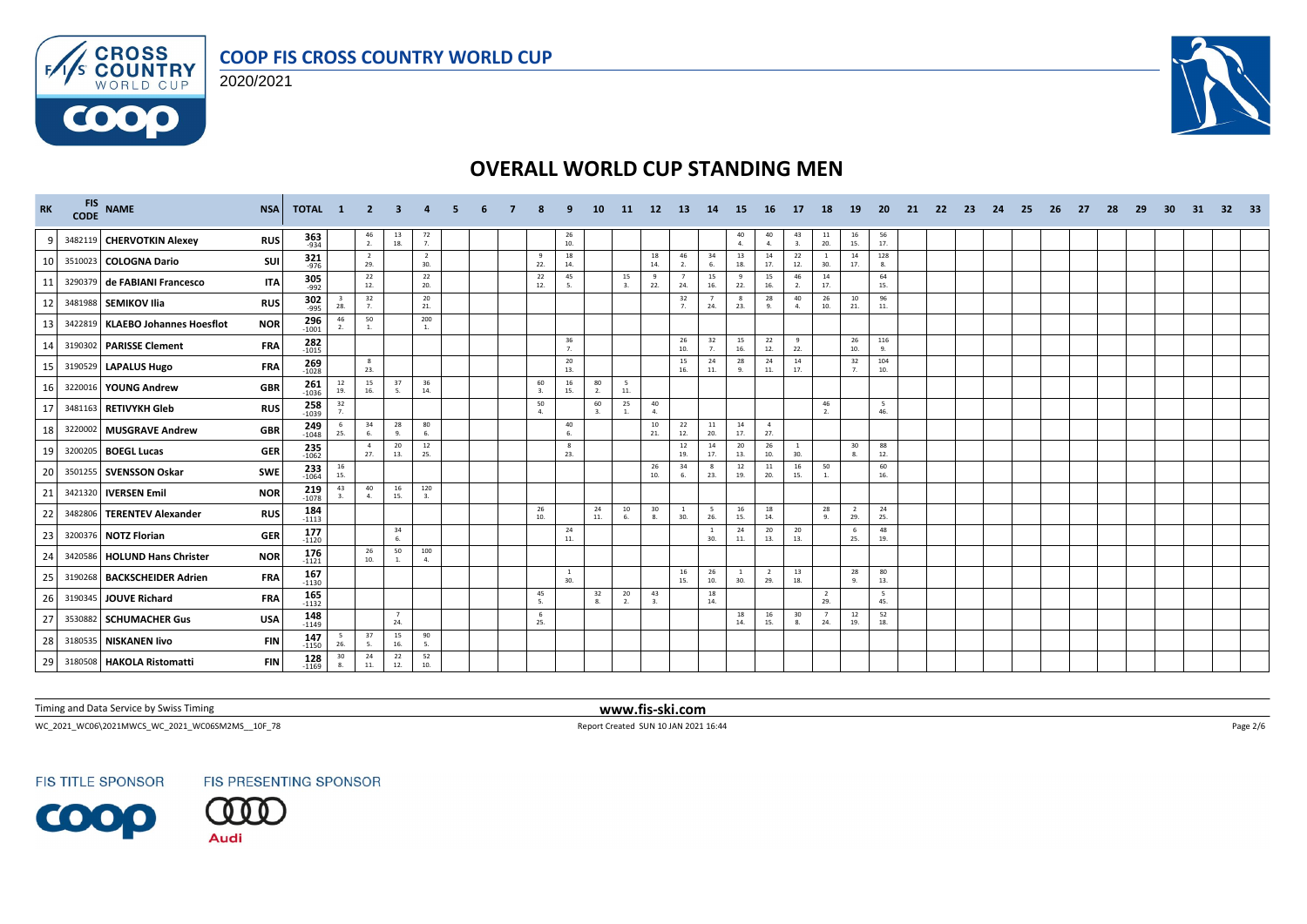





| <b>RK</b> |         | FIS NAME<br>CODE NAME           | <b>NSA</b> | TOTAL 1            |                                          | $\overline{2}$ |                       |           |  |                       |                                | 10                                       | -11                   | 12 <sup>7</sup>                          | -13       | <b>14</b>             | <b>15</b>             | <b>16</b>                      | <b>17</b> | -18       | 19                             | -20        | -21 | -22 | - 23 | -24 | -25 | -26 | -27 | -28 | 29 | 30 | 31 | 32 <sub>2</sub> | - 33 |
|-----------|---------|---------------------------------|------------|--------------------|------------------------------------------|----------------|-----------------------|-----------|--|-----------------------|--------------------------------|------------------------------------------|-----------------------|------------------------------------------|-----------|-----------------------|-----------------------|--------------------------------|-----------|-----------|--------------------------------|------------|-----|-----|------|-----|-----|-----|-----|-----|----|----|----|-----------------|------|
| 30        |         | 3190323 CHANAVAT Lucas          | <b>FRA</b> | $122$<br>-1175     | $\begin{array}{c} 18 \\ 14. \end{array}$ |                |                       |           |  | 14<br>17.             |                                | $\frac{36}{7}$                           | $\frac{20}{2}$        | 34<br>6.                                 |           |                       |                       |                                |           |           |                                |            |     |     |      |     |     |     |     |     |    |    |    |                 |      |
| 31        |         | 3501741 POROMAA William         | SWE        | $122$<br>-1175     |                                          | 16<br>15.      | $\overline{a}$<br>27. | 28<br>17. |  |                       |                                |                                          |                       |                                          | 22.       | - 6<br>25.            | $\overline{4}$<br>27. | 10<br>21.                      |           | 5<br>26.  | $_{\rm 8}$<br>23.              | 32<br>23.  |     |     |      |     |     |     |     |     |    |    |    |                 |      |
| 32        |         | 3421164 SKAR Sindre Bioernestad | <b>NOR</b> | $120$<br>$-1177$   | 28<br>9.                                 | 18<br>14.      | 26<br>10.             | 48<br>11. |  |                       |                                |                                          |                       |                                          |           |                       |                       |                                |           |           |                                |            |     |     |      |     |     |     |     |     |    |    |    |                 |      |
| 33        |         | 3200676 BRUGGER Janosch         | GER        | 114<br>$-1183$     |                                          |                |                       |           |  |                       |                                |                                          |                       |                                          |           |                       | 26<br>10.             |                                | 34<br>6.  | 30<br>8.  | $\overline{4}$<br>27.          | 20<br>30.  |     |     |      |     |     |     |     |     |    |    |    |                 |      |
| 34        |         | 3180861 MAEKI Joni              | <b>FIN</b> | 114<br>$-1183$     | $\begin{array}{c} 24 \\ 11. \end{array}$ | 14<br>17.      | 32<br>7.              | 44<br>12. |  |                       |                                |                                          |                       |                                          |           |                       |                       |                                |           |           |                                |            |     |     |      |     |     |     |     |     |    |    |    |                 |      |
| 35        |         | 3190353 CHAUVIN Valentin        | FRA        | $113$<br>-1184     |                                          |                |                       |           |  | $\overline{7}$<br>24. |                                | $20\degree$<br>13.                       | 12<br>4.              | 32<br>7.                                 |           |                       |                       |                                |           | 37<br>-5. |                                | - 5<br>43. |     |     |      |     |     |     |     |     |    |    |    |                 |      |
| 36        |         | 3190398 LAPIERRE Jules          | FRA        | $110$<br>-1187     |                                          |                |                       |           |  |                       | 14<br>17.                      |                                          |                       |                                          | -6<br>25. | 13<br>18.             | -3<br>28.             | $\overline{\mathbf{3}}$<br>28. | 28.       |           | 24<br>11.                      | 44<br>20.  |     |     |      |     |     |     |     |     |    |    |    |                 |      |
| 37        |         | 3020003 ESTEVE ALTIMIRAS Ireneu | <b>AND</b> | $107 - 1190$       |                                          |                |                       |           |  |                       | $\overline{\mathbf{3}}$<br>28. |                                          |                       |                                          | 28<br>9.  | 20<br>13.             |                       |                                |           |           | 20<br>13.                      | 36<br>22.  |     |     |      |     |     |     |     |     |    |    |    |                 |      |
| 38        |         | 3150570 NOVAK Michal            | <b>CZE</b> | $105 - 1192$       | $\frac{2}{29}$                           |                |                       |           |  | 8<br>23.              |                                | 11<br>20.                                | $\overline{2}$<br>14. | 28<br>Q <sub>1</sub>                     |           | $\overline{4}$<br>27. |                       |                                | 10<br>21. | 9<br>22.  | $\overline{\mathbf{3}}$<br>28. | 28<br>24.  |     |     |      |     |     |     |     |     |    |    |    |                 |      |
| 39        |         | 3200356 DOBLER Jonas            | GER        | $104 - 1193$       |                                          |                | 10<br>21.             |           |  |                       |                                |                                          |                       |                                          |           |                       | 22<br>12.             | 13<br>18.                      | -8<br>23. |           | 11<br>20.                      | 40<br>21.  |     |     |      |     |     |     |     |     |    |    |    |                 |      |
| 40        | 3510377 | <b>HEDIGER Jovian</b>           | SUI        | $\frac{98}{-1199}$ | $\begin{array}{c} 34 \\ 6. \end{array}$  |                |                       |           |  | 15<br>16.             |                                | 16<br>15.                                | 11<br>5.              | 22<br>12.                                |           |                       |                       |                                |           |           |                                |            |     |     |      |     |     |     |     |     |    |    |    |                 |      |
| 41        |         | 3510351 FURGER Roman            | SUI        | $95 - 1202$        |                                          |                |                       |           |  | $\overline{4}$<br>27. | 11<br>20.                      |                                          |                       |                                          | 28.       |                       |                       |                                | 24<br>11. | 15<br>16. | 18<br>14.                      | 20<br>29.  |     |     |      |     |     |     |     |     |    |    |    |                 |      |
| 42        | 3530120 | <b>HAMILTON Simeon</b>          | <b>USA</b> | $\frac{90}{-1207}$ |                                          |                |                       |           |  | 18<br>14.             |                                | 45<br>-5.                                | $\overline{7}$<br>9.  | 20<br>13.                                |           |                       |                       |                                |           |           |                                |            |     |     |      |     |     |     |     |     |    |    |    |                 |      |
| 43        |         | 3181007 VUORELA Markus          | <b>FIN</b> | 87<br>$-1210$      |                                          |                |                       |           |  |                       |                                |                                          |                       |                                          | -5<br>26. | $\overline{2}$<br>29. | 24.                   | 6<br>25.                       | 15<br>16. | 32<br>7.  |                                | 20<br>27.  |     |     |      |     |     |     |     |     |    |    |    |                 |      |
| 44        |         | 3420605 ROETHE Sjur             | <b>NOR</b> | $82 - 1215$        |                                          | 9<br>22.       | 43<br>3.              | 30<br>16. |  |                       |                                |                                          |                       |                                          |           |                       |                       |                                |           |           |                                |            |     |     |      |     |     |     |     |     |    |    |    |                 |      |
| 45        |         | 3530713 BOLGER Kevin            | <b>USA</b> | $81 - 1216$        |                                          |                |                       |           |  | 20<br>13.             |                                | 40<br>6.                                 | $\overline{7}$<br>9.  | $\overline{1}$<br>30.                    |           |                       |                       |                                |           | 8<br>23.  |                                | 5<br>48.   |     |     |      |     |     |     |     |     |    |    |    |                 |      |
| 46        | 3482350 | POROSHKIN Ilia                  | <b>RUS</b> | 78<br>$-1219$      |                                          | 28<br>9.       | 18<br>14.             | 32<br>15. |  |                       |                                |                                          |                       |                                          |           |                       |                       |                                |           |           |                                |            |     |     |      |     |     |     |     |     |    |    |    |                 |      |
| 47        |         | 1345875 GAILLARD Jean Marc      | <b>FRA</b> | 77<br>$-1220$      |                                          |                |                       |           |  |                       | 12<br>19.                      |                                          |                       |                                          | 24<br>11. | 28<br>9.              | 5<br>26.              | 8<br>23.                       |           |           |                                |            |     |     |      |     |     |     |     |     |    |    |    |                 |      |
| 48        |         | 3510451 SCHAAD Roman            | SUI        | 73<br>$-1224$      |                                          |                |                       |           |  | 24<br>11.             |                                | $\begin{array}{c} 26 \\ 10. \end{array}$ | 11<br>-5.             | $\begin{array}{c} 12 \\ 19. \end{array}$ |           |                       |                       |                                |           |           |                                |            |     |     |      |     |     |     |     |     |    |    |    |                 |      |
| 49        |         | 3510361 PRALONG Candide         | SUI        | 72<br>$-1225$      |                                          |                |                       |           |  |                       | $\overline{7}$<br>24.          |                                          |                       |                                          | 14<br>17. | $12\,$<br>19.         |                       |                                |           | 22<br>12. | $\overline{7}$<br>24.          | 10<br>34.  |     |     |      |     |     |     |     |     |    |    |    |                 |      |
| 50        |         | 3510656 GROND Valerio           | SUI        | $71 - 1226$        |                                          |                |                       |           |  | 40<br>6               |                                | 12<br>19.                                | 6<br>10.              | 13<br>18.                                |           |                       |                       |                                |           |           |                                |            |     |     |      |     |     |     |     |     |    |    |    |                 |      |

Timing and Data Service by Swiss Timing **www.fis-ski.com**

WC\_2021\_WC06\2021MWCS\_WC\_2021\_WC06SM2MS\_\_10F\_78 Report Created SUN 10 JAN 2021 16:44 Page 3/6

**FIS TITLE SPONSOR** 





**Audi**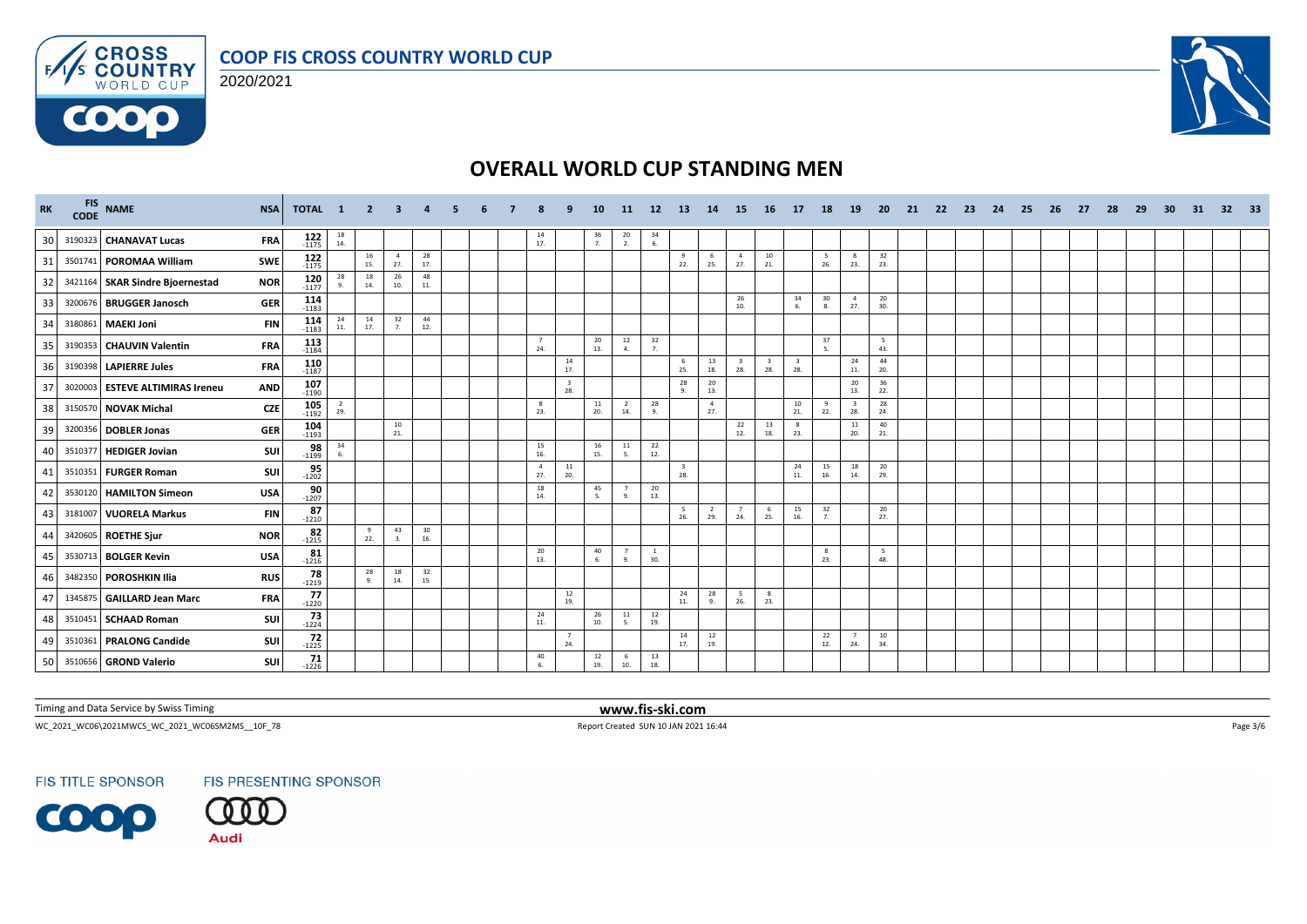





| <b>RK</b> | FIS NAME<br>CODE NAME                           | <b>NSA</b><br>TOTAL 1                |                                          | $\overline{2}$                 | 3                              | $\overline{\mathbf{4}}$ |  |           | ٩         | <b>10</b> | <b>11</b>                      | 12                    | - 13      | 14        | <b>15</b>             | <b>16</b>             | 17         | <b>18</b>                      | <b>19</b> | <b>20</b> | 21 | -22 | - 23 | - 24 | -25 | - 26 | 27 | -28 | 29 | 30 | 31 | 32 <sub>2</sub> | - 33 |
|-----------|-------------------------------------------------|--------------------------------------|------------------------------------------|--------------------------------|--------------------------------|-------------------------|--|-----------|-----------|-----------|--------------------------------|-----------------------|-----------|-----------|-----------------------|-----------------------|------------|--------------------------------|-----------|-----------|----|-----|------|------|-----|------|----|-----|----|----|----|-----------------|------|
| 51        | 3422619 VALNES Erik<br><b>NOR</b>               | $69 - 1228$                          | $50\atop1.$                              |                                | - 5<br>26.                     | 14<br>24.               |  |           |           |           |                                |                       |           |           |                       |                       |            |                                |           |           |    |     |      |      |     |      |    |     |    |    |    |                 |      |
| 52        | 3421779 KRUEGER Simen Hegstad<br><b>NOR</b>     | $-66$                                |                                          |                                | 40<br>4.                       | 26<br>18.               |  |           |           |           |                                |                       |           |           |                       |                       |            |                                |           |           |    |     |      |      |     |      |    |     |    |    |    |                 |      |
| 53        | 3510534 KLEE Beda                               | 55<br>SUI<br>$-1242$                 |                                          | $\mathbf{1}$<br>30.            |                                |                         |  |           |           |           |                                |                       | 8<br>23.  | 28.       |                       | $\frac{5}{26}$        | 18<br>14.  |                                |           | 20<br>26. |    |     |      |      |     |      |    |     |    |    |    |                 |      |
| 54        | 3510342 BAUMANN Jonas                           | $53 - 1244$<br>SUI                   |                                          |                                |                                |                         |  |           |           |           |                                |                       | 18<br>14. | 9<br>22.  |                       |                       | - 6<br>25. |                                |           | 20<br>28. |    |     |      |      |     |      |    |     |    |    |    |                 |      |
| 55        | 3421754 TAUGBOEL Haavard Solaas<br><b>NOR</b>   | $52 - 1245$                          | 37<br>-5.                                | $11\,$<br>20.                  |                                | $\overline{4}$<br>29.   |  |           |           |           |                                |                       |           |           |                       |                       |            |                                |           |           |    |     |      |      |     |      |    |     |    |    |    |                 |      |
| 56        | 3220033 CLUGNET James                           | $52 - 1245$<br><b>GBR</b>            |                                          |                                |                                |                         |  | 32<br>8.  |           |           | 5<br>$\bf 11.$                 | 15<br>16.             |           |           |                       |                       |            |                                |           |           |    |     |      |      |     |      |    |     |    |    |    |                 |      |
| 57        | 3290407 SALVADORI Giandomenico                  | 52<br><b>ITA</b><br>$-1245$          |                                          |                                | 12<br>19.                      |                         |  |           | 13<br>18. |           |                                |                       |           |           | 10<br>21.             | $\overline{7}$<br>24. |            |                                |           | 10<br>35. |    |     |      |      |     |      |    |     |    |    |    |                 |      |
| 58        | 3530583 HANNEMAN Logan                          | 51<br><b>USA</b><br>$-1246$          |                                          |                                |                                |                         |  | 29<br>9.  |           | 22<br>12. |                                |                       |           |           |                       |                       |            |                                |           |           |    |     |      |      |     |      |    |     |    |    |    |                 |      |
| 59        | 3180436 MIKKONEN Juho                           | $50 - 1247$<br><b>FIN</b>            | 14<br>17.                                |                                |                                |                         |  |           |           |           |                                |                       | 13<br>18. |           |                       |                       |            | 13<br>18.                      |           | 10<br>39. |    |     |      |      |     |      |    |     |    |    |    |                 |      |
| 60        | <b>SWE</b><br>3500664 HALFVARSSON Calle         | $49 - 1248$                          |                                          |                                |                                |                         |  |           |           |           |                                | $\overline{2}$<br>29. | 11<br>20. | 16<br>15. | 11<br>20.             | 9<br>22.              |            |                                |           |           |    |     |      |      |     |      |    |     |    |    |    |                 |      |
| 61        | 3510588 RIEBLI Janik                            | $45 - 1252$<br>SUI                   |                                          |                                |                                |                         |  | 5<br>26.  |           | 29<br>9.  | 6<br>10.                       | 5<br>26.              |           |           |                       |                       |            |                                |           |           |    |     |      |      |     |      |    |     |    |    |    |                 |      |
| 62        | 3501010 HAEGGSTROEM Johan<br><b>SWE</b>         | $45 - 1252$                          | $\begin{array}{c} 26 \\ 10. \end{array}$ | $\overline{\mathbf{3}}$<br>28. | $\overline{2}$<br>29.          | 10<br>26.               |  |           |           |           |                                | $\overline{4}$<br>27. |           |           |                       |                       |            |                                |           |           |    |     |      |      |     |      |    |     |    |    |    |                 |      |
| 63        | <b>NOR</b><br>3420909 GOLBERG Paal              | 44<br>$-1253$                        | 22<br>12.                                | 6<br>25.                       |                                | 16<br>23.               |  |           |           |           |                                |                       |           |           |                       |                       |            |                                |           |           |    |     |      |      |     |      |    |     |    |    |    |                 |      |
| 64        | 3270010 MALONEY WESTGAARD Thomas                | 41<br><b>IRL</b><br>$-1256$          |                                          |                                |                                |                         |  |           |           |           |                                |                       |           |           |                       |                       | 28<br>-9.  | $\overline{\mathbf{3}}$<br>28. |           | 10<br>38. |    |     |      |      |     |      |    |     |    |    |    |                 |      |
| 65        | 3200241 BING Thomas                             | $-36$ <sup>-1261</sup><br><b>GER</b> |                                          |                                |                                |                         |  |           |           |           | $\mathbf{q}$<br>$\overline{7}$ |                       |           |           |                       |                       | 26.        | 12<br>19.                      |           | 10<br>36. |    |     |      |      |     |      |    |     |    |    |    |                 |      |
| 66        | 3190282 JAY Renaud                              | 33<br><b>FRA</b><br>$-1264$          |                                          |                                |                                |                         |  | 16<br>15. |           | 5<br>26.  | 12<br>4.                       |                       |           |           |                       |                       |            |                                |           |           |    |     |      |      |     |      |    |     |    |    |    |                 |      |
| 67        | 3530532 PATTERSON Scott<br><b>USA</b>           | 33<br>$-1264$                        |                                          |                                | 8<br>23.                       |                         |  |           | 15<br>16. |           |                                |                       |           |           |                       |                       |            |                                |           | 10<br>37. |    |     |      |      |     |      |    |     |    |    |    |                 |      |
| 68        | 3180557 HYVARINEN Perttu                        | $33$<br>-1264<br><b>FIN</b>          |                                          | 12<br>19.                      | $\overline{\mathbf{3}}$<br>28. | 18<br>22.               |  |           |           |           |                                |                       |           |           |                       |                       |            |                                |           |           |    |     |      |      |     |      |    |     |    |    |    |                 |      |
| 69        | 3530910 SCHOONMAKER James Clinton<br><b>USA</b> | 31<br>$-1266$                        |                                          |                                |                                |                         |  | 13<br>18. |           | 18<br>14. |                                |                       |           |           |                       |                       |            |                                |           |           |    |     |      |      |     |      |    |     |    |    |    |                 |      |
| 70        | 3050342 VERMEULEN Mika                          | $31$<br>-1266<br><b>AUT</b>          |                                          |                                |                                |                         |  |           | 6<br>25.  |           |                                |                       |           |           |                       |                       |            | - 6<br>25.                     | -9<br>22. | 10<br>40. |    |     |      |      |     |      |    |     |    |    |    |                 |      |
| 71        | 3490145 ROJO Imanol                             | 26<br><b>ESP</b><br>$-1271$          |                                          |                                |                                |                         |  |           |           |           |                                |                       |           |           | $\overline{2}$<br>29. | $\mathbf{1}$<br>30.   |            |                                | 13<br>18. | 10<br>31. |    |     |      |      |     |      |    |     |    |    |    |                 |      |

Timing and Data Service by Swiss Timing **www.fis-ski.com**

WC\_2021\_WC06\2021MWCS\_WC\_2021\_WC06SM2MS\_\_10F\_78 Report Created SUN 10 JAN 2021 16:44 Page 4/6

**FIS TITLE SPONSOR** 



FIS PRESENTING SPONSOR

**Audi**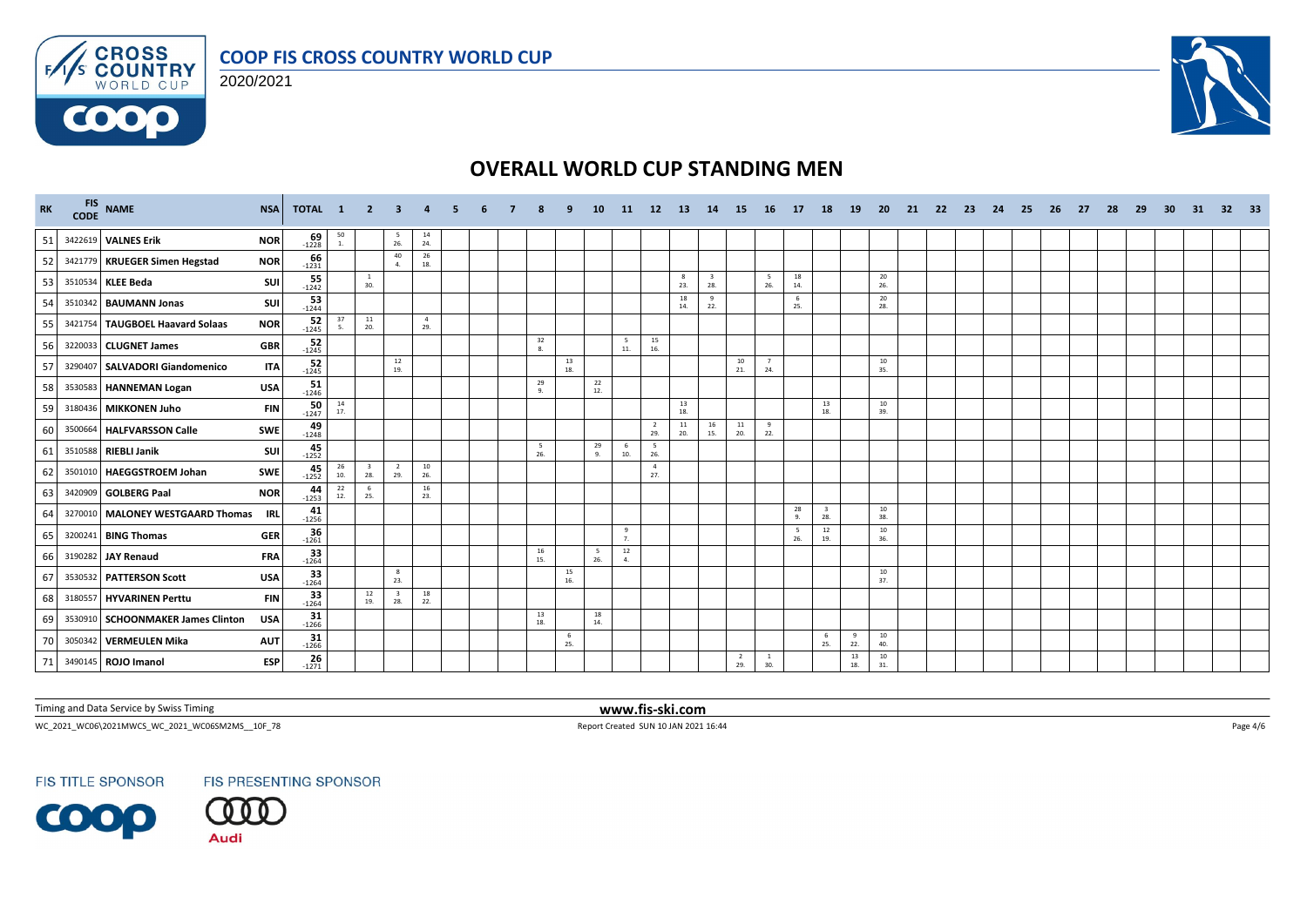





| <b>RK</b> | FIS NAME<br>CODE NAME<br><b>NSA</b>        | TOTAL 1               |                                          | $\overline{2}$        | $\overline{\mathbf{3}}$ | $\overline{a}$ | 5. | 6 |                                | ٠q                    | 10                    |                       | 11 12 13              |                       | 14 | <b>15</b> | <b>16</b> | 17                                       | 18                    | <b>19</b> | -20           | 21 | -22 | - 23 | - 24 | -25 | - 26 | - 27 | -28 | -29 | 30 | 31 | 32 33 |  |
|-----------|--------------------------------------------|-----------------------|------------------------------------------|-----------------------|-------------------------|----------------|----|---|--------------------------------|-----------------------|-----------------------|-----------------------|-----------------------|-----------------------|----|-----------|-----------|------------------------------------------|-----------------------|-----------|---------------|----|-----|------|------|-----|------|------|-----|-----|----|----|-------|--|
| 72        | 3501297 SANDSTROEM Bjoern<br><b>SWE</b>    | $\frac{26}{1271}$     |                                          |                       |                         |                |    |   |                                |                       |                       |                       |                       |                       |    |           |           | $\begin{array}{c} 12 \\ 19. \end{array}$ | $\overline{4}$<br>27. |           | $10\,$<br>33. |    |     |      |      |     |      |      |     |     |    |    |       |  |
| 73        | 3180984 LEPISTO Lauri<br><b>FIN</b>        | $26 - 1271$           | $\begin{array}{c} 11 \\ 20. \end{array}$ |                       |                         |                |    |   |                                |                       |                       |                       |                       |                       |    |           |           |                                          | 10<br>21.             |           | - 5<br>50.    |    |     |      |      |     |      |      |     |     |    |    |       |  |
| 74        | CZE<br>3150549 SELLER Ludek                | $24 - 1273$           | 9<br>22.                                 |                       |                         |                |    |   |                                |                       | $\overline{7}$<br>24. | 8<br>8.               |                       |                       |    |           |           |                                          |                       |           |               |    |     |      |      |     |      |      |     |     |    |    |       |  |
| 75        | 3290533 HELLWEGER Michael<br><b>ITA</b>    | $23 - 1274$           |                                          |                       |                         |                |    |   |                                |                       | 14<br>17.             | 15.                   | 8<br>23.              |                       |    |           |           |                                          |                       |           |               |    |     |      |      |     |      |      |     |     |    |    |       |  |
| 76        | SUI<br>3510417 KAESER Erwan                | $23 - 1274$           |                                          |                       |                         |                |    |   | 12<br>19.                      |                       |                       |                       | 11<br>20.             |                       |    |           |           |                                          |                       |           |               |    |     |      |      |     |      |      |     |     |    |    |       |  |
| 77        | SUI<br>3510479 RUEESCH Jason               | $21 - 1276$           |                                          |                       | 11<br>20.               |                |    |   |                                | 10<br>21.             |                       |                       |                       |                       |    |           |           |                                          |                       |           |               |    |     |      |      |     |      |      |     |     |    |    |       |  |
| 78        | 3290504 VENTURA Paolo<br><b>ITA</b>        | 19<br>$-1278$         |                                          |                       |                         |                |    |   |                                |                       |                       |                       |                       | $\overline{2}$<br>29. |    |           |           | $\overline{2}$<br>29.                    |                       | 5<br>26.  | 10<br>32.     |    |     |      |      |     |      |      |     |     |    |    |       |  |
| 79        | 3481755 VOKUEV Ermil<br><b>RUS</b>         | $16 - 1281$           |                                          | 10<br>21.             |                         | 6<br>28.       |    |   |                                |                       |                       |                       |                       |                       |    |           |           |                                          |                       |           |               |    |     |      |      |     |      |      |     |     |    |    |       |  |
| 80        | 3181098 SUHONEN Verneri<br><b>FIN</b>      | 16<br>$-1281$         | 8<br>23.                                 |                       |                         |                |    |   |                                |                       |                       |                       | 28.                   |                       |    |           |           |                                          |                       |           | 5<br>51.      |    |     |      |      |     |      |      |     |     |    |    |       |  |
| 81        | <b>NOR</b><br>3420994 TOENSETH Didrik      | $16 - 1281$           |                                          | $\overline{7}$<br>24. | $\mathbf{1}$<br>30.     | 8<br>27.       |    |   |                                |                       |                       |                       |                       |                       |    |           |           |                                          |                       |           |               |    |     |      |      |     |      |      |     |     |    |    |       |  |
| 82        | <b>SLO</b><br>3560121 LAMPIC Janez         | $15 - 1282$           |                                          |                       |                         |                |    |   |                                |                       | 15<br>16.             |                       |                       |                       |    |           |           |                                          |                       |           |               |    |     |      |      |     |      |      |     |     |    |    |       |  |
| 83        | <b>AUT</b><br>3050256 FOETTINGER Michael   | $13 - 1284$           |                                          |                       |                         |                |    |   |                                |                       | 13<br>18.             |                       |                       |                       |    |           |           |                                          |                       |           |               |    |     |      |      |     |      |      |     |     |    |    |       |  |
| 84        | 3200072 KATZ Andreas<br><b>GER</b>         | 13<br>$-1284$         |                                          |                       | 9<br>22.                |                |    |   |                                | $\overline{4}$<br>27. |                       |                       |                       |                       |    |           |           |                                          |                       |           |               |    |     |      |      |     |      |      |     |     |    |    |       |  |
| 85        | 3200210 EISENLAUER Sebastian<br><b>GER</b> | $11$<br>-1286         |                                          |                       |                         |                |    |   |                                |                       | $\overline{2}$<br>29. | 9<br>7.               |                       |                       |    |           |           |                                          |                       |           |               |    |     |      |      |     |      |      |     |     |    |    |       |  |
| 86        | <b>FRA</b><br>3190548 CHAPPAZ Jules        | $11$<br>-1286         |                                          |                       |                         |                |    |   | 11<br>20.                      |                       |                       |                       |                       |                       |    |           |           |                                          |                       |           |               |    |     |      |      |     |      |      |     |     |    |    |       |  |
| 87        | 3290712 GRAZ Davide<br><b>ITA</b>          | $11$ <sub>-1286</sub> |                                          |                       |                         |                |    |   |                                | 5<br>26.              |                       |                       | 6<br>25.              |                       |    |           |           |                                          |                       |           |               |    |     |      |      |     |      |      |     |     |    |    |       |  |
| 88        | 3150637 PECHOUSEK Jan<br><b>CZE</b>        | $\frac{10}{-1287}$    |                                          |                       |                         |                |    |   |                                |                       | -8<br>23.             | $\overline{2}$<br>14. |                       |                       |    |           |           |                                          |                       |           |               |    |     |      |      |     |      |      |     |     |    |    |       |  |
| 89        | POL<br>3430103 STAREGA Maciej              | $10 - 1287$           |                                          |                       |                         |                |    |   | $\overline{\mathbf{3}}$<br>28. |                       |                       |                       | $\overline{7}$<br>24. |                       |    |           |           |                                          |                       |           |               |    |     |      |      |     |      |      |     |     |    |    |       |  |
| 90        | 3180865 VUORINEN Lauri<br><b>FIN</b>       | $10 - 1287$           | $\frac{10}{21}$                          |                       |                         |                |    |   |                                |                       |                       |                       |                       |                       |    |           |           |                                          |                       |           |               |    |     |      |      |     |      |      |     |     |    |    |       |  |
| 91        | 3150664 CERNY Ondrej<br><b>CZE</b>         | $10 - 1287$           |                                          |                       |                         |                |    |   |                                |                       | 10<br>21.             |                       |                       |                       |    |           |           |                                          |                       |           |               |    |     |      |      |     |      |      |     |     |    |    |       |  |
| 92        | 3200802 MOCH Friedrich<br><b>GER</b>       | $\frac{9}{-1288}$     |                                          |                       |                         |                |    |   |                                | 9<br>22.              |                       |                       |                       |                       |    |           |           |                                          |                       |           |               |    |     |      |      |     |      |      |     |     |    |    |       |  |

Timing and Data Service by Swiss Timing **www.fis-ski.com**

WC\_2021\_WC06\2021MWCS\_WC\_2021\_WC06SM2MS\_\_10F\_78 Report Created SUN 10 JAN 2021 16:44 Page 5/6

**FIS TITLE SPONSOR**